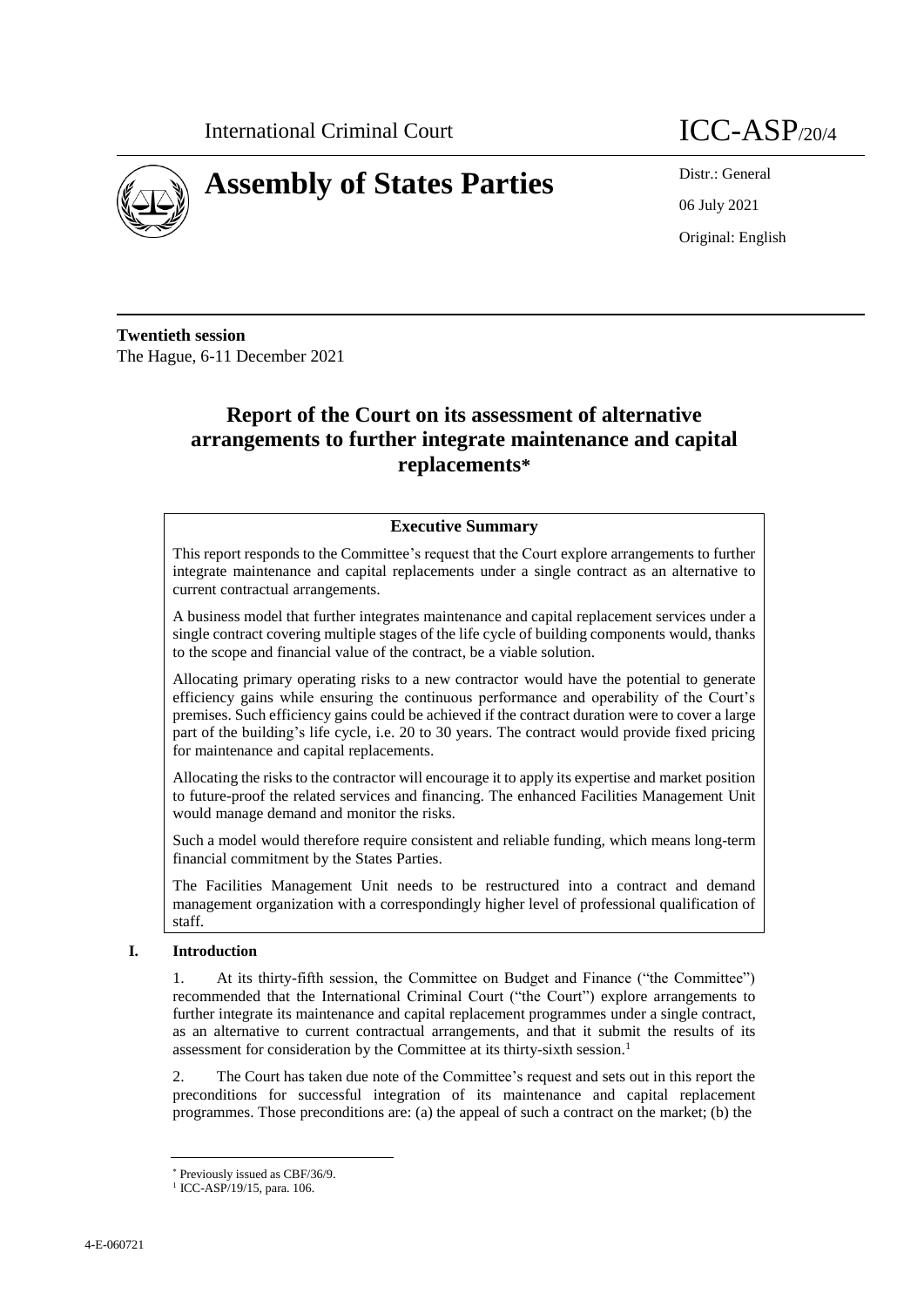transfer of risks to the main contractor, (c) contract management and funding; and (d) appropriate adaptation of the structure of the Facilities Management Unit.

3. Before elaborating on the above-mentioned preconditions, it is worth reviewing the Court's current contractual arrangements and risk profile.

#### **II. Current contractual arrangements**

4. The Court currently holds a contract with the maintenance contractor Heijmans, a well-established vendor on the Dutch facilities management market offering technical support and building services across a range of trades. The contract covers the Court's obligations as building owner in terms of all preventive maintenance (to a large extent required by law) and all corrective maintenance to cope with any repair needs originating from faults in building components, in order to ensure business continuity.

5. Preventive maintenance refers to the measures taken on a regular basis to ensure the continued operation of building components, so that the building continues to perform its technical functions and/or remains in operational condition. Preventive maintenance also helps to maximize the useful life of building components. Preventive maintenance services are provided on the basis of a contractually agreed plan which covers all preventive actions. Many such actions, such as the inspection of elevators and the certification of the building's fire alarm system, are required by health and safety regulations.

6. Corrective maintenance refers to the repair services organized and conducted after a defect, disruption or fault arises and prevents a component from performing the required function or providing the required level of service from a technical or functional perspective. Corrective actions must comply with contractually agreed response times for certain priority areas so as to minimize business interruptions. For example, the response time to attend a fault in the courtroom is shorter than the response time to attend a fault in an ordinary office space.

7. The contractor is also responsible for submitting to the Court, every year, an updated multi-annual long-term capital replacement plan indicating the expected remaining useful lives of various building components and the estimated costs of replacing them. Using those plans, the Court decides which building components are to be replaced as they reach the end of their technical and/or functional useful lives.

8. The contract is monitored by way of a set of key performance indicators that measure the contractor's efficiency and effectiveness against criteria such as response times, repair times, legal and regulatory compliance, and cooperation and partnership.

While some risk has been shifted to the contractor, the Court still bears substantial operational risks, such as the risk of business interruption, with the contractor liable only under certain circumstances, e.g. negligence, lack of care, or incorrect action.

## **III. Alternative contractual arrangements integrating maintenance and capital replacements**

10. In response to the Committee's request to explore arrangements to further integrate maintenance and capital replacements under a single contract as an alternative to the current contractual arrangements, this report sets out the preconditions for such integration, beginning with the preconditions related to the state of the market.

### **State of the market – capacity, expertise and business volume as indicators of a viable solution**

11. The Court has considered (i) whether the required technical and economic capacity exists on the market; (ii) whether the required technical, financial and management expertise exists on the market; and (iii) whether the volume of business expected under such a contract would be sufficient to attract vendor interest. Of importance is whether the volume of business expected under the contract would align with the revenue expectations of prospective contractors and, in particular, whether the volume of business would be worth their effort and expenditure in setting up the necessary organizational and financial management structure specific to the contract, for which an administrative overhead fee would be charged throughout the term of the contract.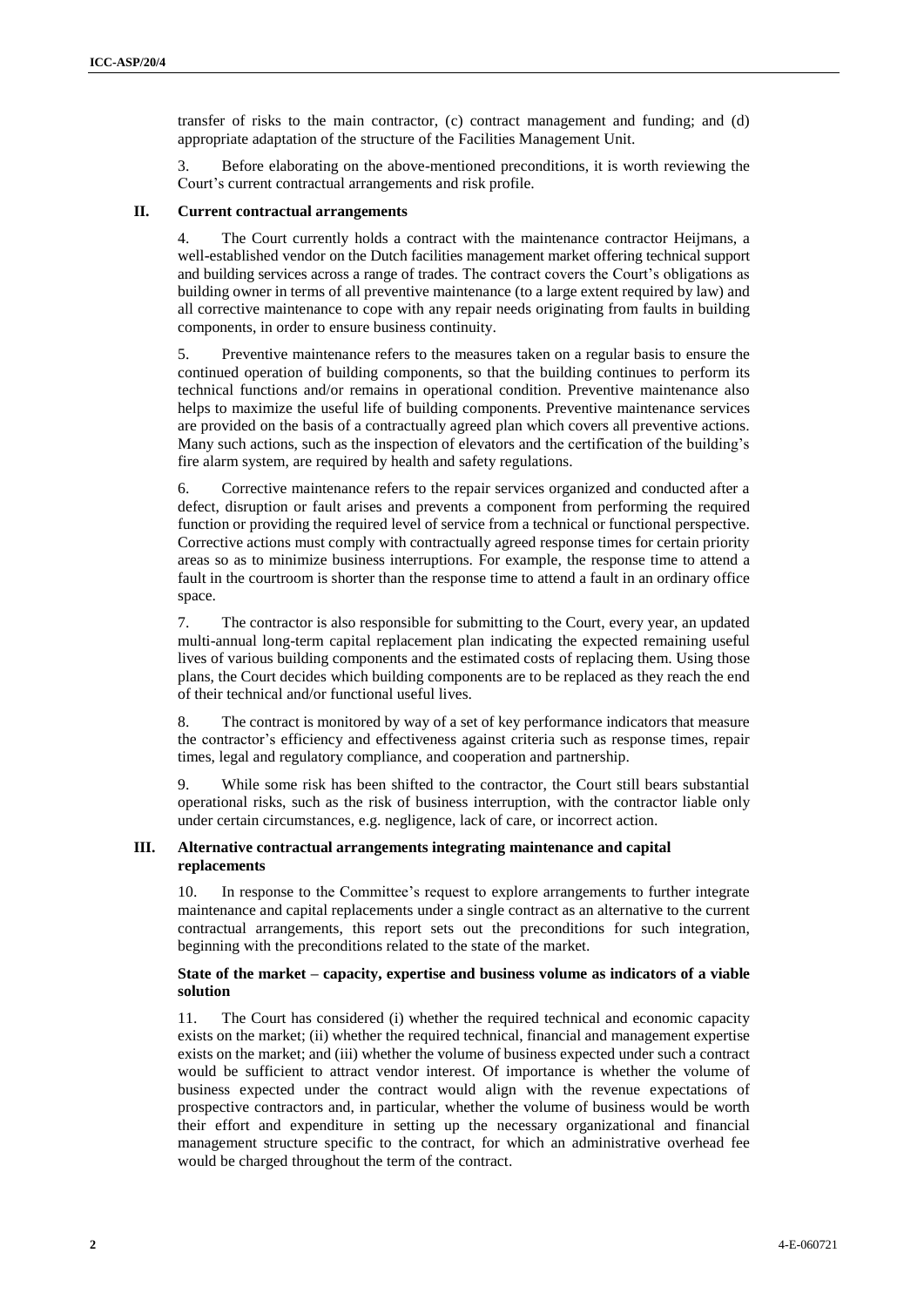12. It appears that the technical and economic capacity and the expertise needed to enter into such a contract are present on the Dutch and wider regional markets. The Court's own market research and feedback from other international organizations that have external facilities management contracts clearly show that such technical and economic capacity exists.

13. It can therefore be expected that the market will be responsive and that sufficient interest will be generated. In particular, the scope and scale of the request are likely to attract vendors. In the context of local investment projects and operating models, the requirement may be described as medium-sized. The expected business volume is large enough to be worth a contractor's setting up the necessary management and administrative structure.

14. The Court therefore believes that the request is within the capacity of the facilities management sector in the Netherlands and the wider region.

#### **Risk allocation in a life cycle-oriented business model<sup>2</sup>**

15. Another question is whether risks can successfully be allocated in such a way that the contractor has the freedom to introduce efficiency gains in the provision of services.

16. The science of managing business relationships teaches that the party accepting a risk generally expects to have some autonomy in deciding how it manages that risk, and to be compensated for accepting it.

17. In the case of the further integration of maintenance and capital replacement services, the responsibility for primary operational risks would need to be allocated to the contractor as an incentive to ensure that the condition and operability of the building are kept at a level that minimizes the risk of unexpected interruptions to the Court's business processes.

In other words, the contractor would need to assume responsibility for the nondisruption of the Court's business processes (e.g. hearings and administrative operations), continuous performance of building components, maintenance of the building in fully operable condition, adherence to adequate response times, and legal and regulatory compliance, and it would need to bear the corresponding risks, including risks of consequential losses from business disruptions, business risks associated with subcontracting, and related performance risks.

19. The allocation of these risks to the contractor will enable that contractor to use its experience, knowledge and market position to deliver appropriate future-proof solutions, efficiency gains and best value for money. This will require a long contractual term covering a large part of the building's life cycle, i.e. 20 to 30 years. A life cycle-oriented approach is consistent with the allocation of primary operational risks for business processes to the contractor so that it can effectively plan maintenance and replacements with the ultimate goal of business continuity in mind.

20. Accordingly, a business model which further integrates maintenance and capital replacement services under a single contract in a fully life cycle-oriented approach would be viable thanks to the scope and financial value of the contract.

#### **Contract management and funding**

21. The complexity of integrated maintenance and capital replacement services will require close monitoring of the contractor's performance and of its responsiveness to demand and the requirements of the Court. It will also require close financial monitoring based on revised and newly established key performance indicators reflecting the contractor's overall responsibility for the full operability of the building.

22. Financial incentives such as contractual bonus payments and penalties would be linked to performance.

#### **Periodic payments**

23. Such a contractual model would promote predictability and better estimation of costs in the medium- to long-term and would facilitate budgeting through fixed expenditures for

<sup>&</sup>lt;sup>2</sup> The life cycle of a building component includes stages such as design, construction or production, operation, maintenance, replacement, and demolition/disposal.